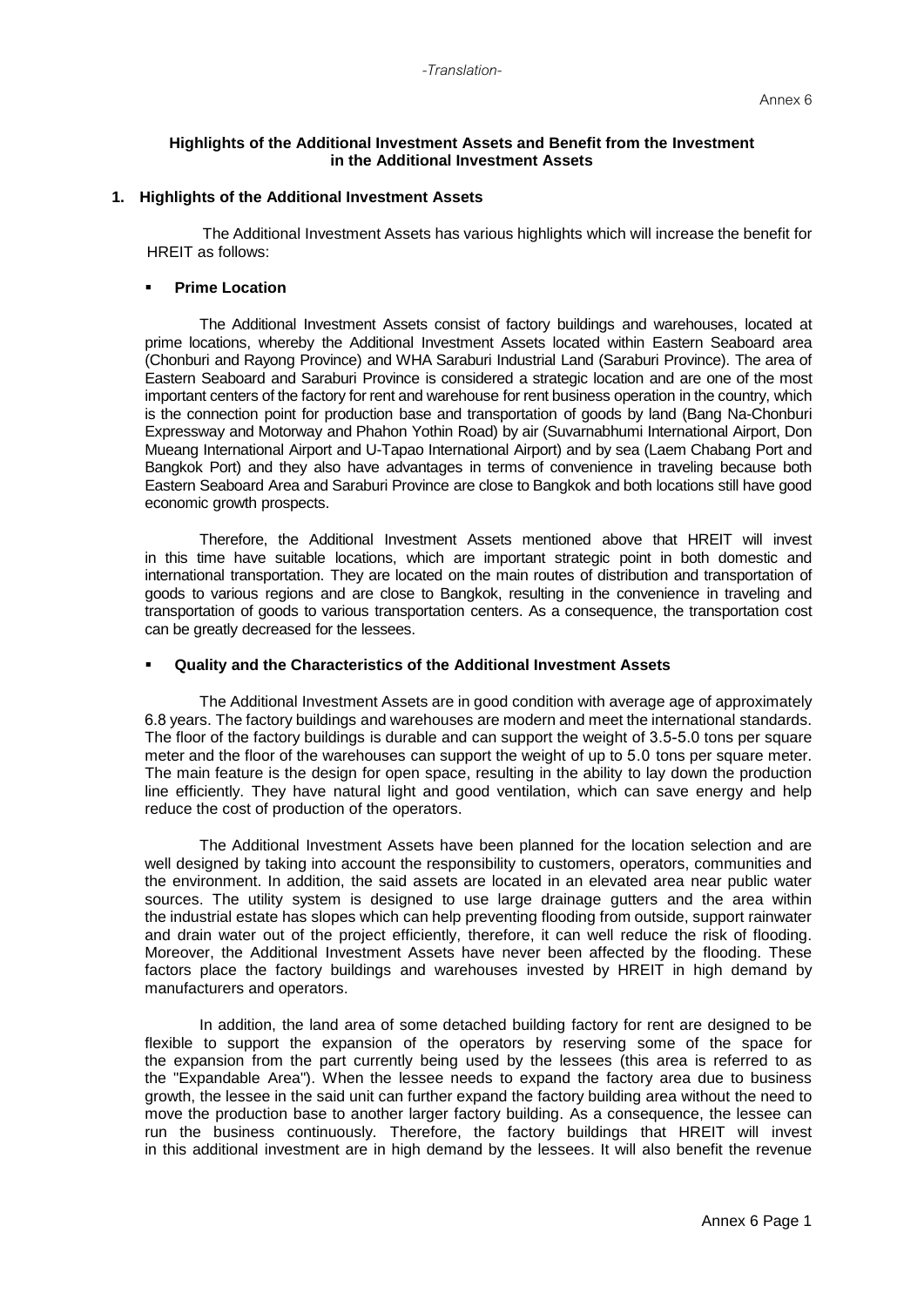growth that HREIT will receive in the future from investing in the said expansion area and reduce the risk from customers' production base relocation.

#### **Potential of Property Manager**

HREIT will appoint WHA Industrial Development Public Company Limited ("**WHAID**") as the Property Manager of HREIT, whereby WHAID is a leader in the industrial estates' development business of the country. Its company was incorporated on 15 August 1988. WHAID has expertise and experiences in managing the Additional Investment Assets to be invested in by HREIT, especially in the development of industrial estates and the provision of various utility services.

#### **Potential of Lessees**

The Additional Investment Assets have the potential to generate good incomes. The group of lessees is the target group that has both good business potential and good financial stability. There is also diversity in terms of nationality and distribution of business types such as automotive industry groups, logistic groups, etc. Therefore, the Company is confident that the Additional Investment Assets that HREIT will invest in this time will be able to maintain the rental rate at a satisfactory level in order to create a stable and continuous income in the future.

## **2. Benefit from the investment in the Additional Investment Assets**

The Company expects that the investment in the said Additional Investment Assets will benefit HREIT and the Trust Unitholders as follows:

# **The investment in the Additional Investment Assets is in line with the objectives and the investment policy of HREIT**

The capital increase for additional investment by investing in long-term leasehold right in lands and the long-term leasehold right in the factory buildings and warehouses of HREIT in this time is in line with the objectives of the establishment of HREIT. Whereby it is a seeking of investment opportunities in additional immoveable properties, which will be able to increase the value of the assets of HREIT for the purpose of generating income and returns to HREIT and Trust Unitholders of HREIT.

## **The investment in assets that have the potential to generate income which will increase the benefit of HREIT**

The Company believes that the additional investment of HREIT in this time has various features such as location, quality of assets, potential of Property Manager and potential of lessees as described above. This will increase the benefit for HREIT by having the opportunity to increase rental income and the performance of HREIT with more stability.

### **The increase in the variety of the source of income, the opportunities for revenue growth from the investment in the Additional Investment Assets**

The investment in this Additional Investment Assets is to increase the diversification of the source of income of HREIT since it is the investment in assets that are located in various locations. The Company expects that the revenue of HREIT will increase with the estimated revenue and the estimated distribution and capital reduction proceed per unit for the year from 1 January 2021 - 31 December 2021 as follows: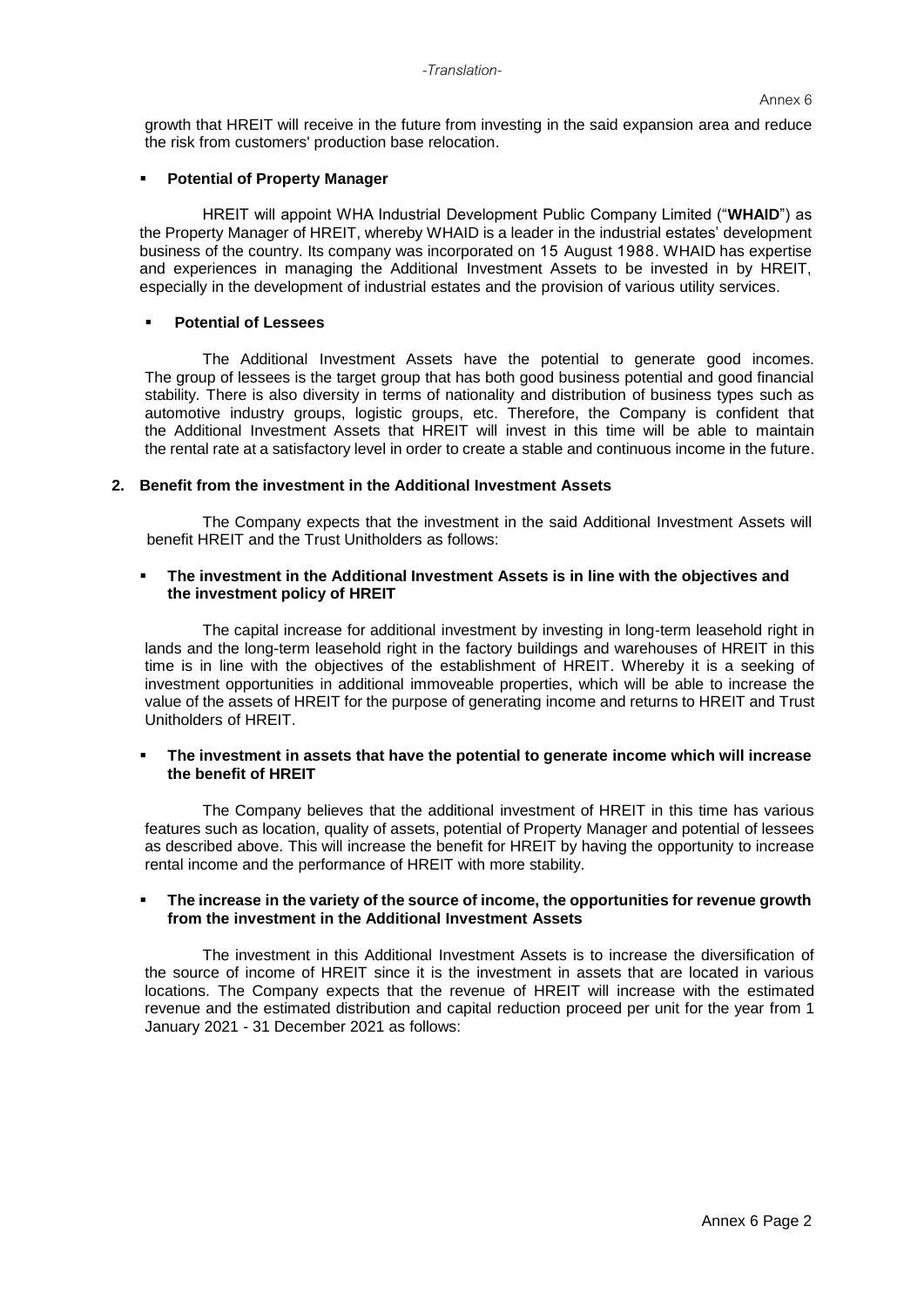|                                                                                                                                | <b>Existing</b><br><b>Assets</b><br>(Baht Million) | <b>Assets after</b><br><b>Additional</b><br><b>Investment</b><br>No.3<br>(Baht Million) |
|--------------------------------------------------------------------------------------------------------------------------------|----------------------------------------------------|-----------------------------------------------------------------------------------------|
| Rental and service income                                                                                                      | 686.85                                             | 790.56                                                                                  |
| Other income                                                                                                                   | 0.95                                               | 1.10                                                                                    |
| <b>Total revenue</b>                                                                                                           | 687.80                                             | 791.66                                                                                  |
| Property management fee                                                                                                        | 47.52                                              | 52.70                                                                                   |
| Net property income                                                                                                            | 640.28                                             | 738.96                                                                                  |
| Management fee and trust management expenses                                                                                   | 40.66                                              | 44.86                                                                                   |
| Amortisation of issuance costs                                                                                                 | 12.04                                              | 12.04                                                                                   |
| Issuance costs for the additional investment no. 3                                                                             |                                                    | 44.13                                                                                   |
| Interest expenses                                                                                                              | 114.62                                             | 123.43                                                                                  |
| Net profit available for benefits distribution                                                                                 | 472.96                                             | 514.50                                                                                  |
| Add back (Deduct) non cash rental and service income                                                                           | 0.30                                               | (0.29)                                                                                  |
| Deduct Deferred property management fee                                                                                        | (1.30)                                             | (1.30)                                                                                  |
| Add back Interest payable and prepaid bank fees                                                                                | 3.82                                               | 22.52                                                                                   |
| Net cash available for benefits distribution                                                                                   | 475.78                                             | 535.43                                                                                  |
| <b>Add back Excess liquidity from amortisation of issuance</b><br>costs                                                        | 12.04                                              | 12.04                                                                                   |
| Add back Excess liquidity from amortisation of issuance<br>costs for additional investment Assets no. 3                        |                                                    | 44.13                                                                                   |
| Deduct Value added tax payable                                                                                                 | (3.69)                                             | (2.22)                                                                                  |
| Net cash available for benefits distribution and capital<br>reduction                                                          | 484.13                                             | 589.38                                                                                  |
| Projected benefits distribution and capital reduction rate (%)                                                                 | 97.00                                              | 97.00                                                                                   |
| Projected net cash for benefits distribution and capital<br>reduction                                                          | 469.61                                             | 571.70                                                                                  |
| Projected distribution of benefits and capital reduction<br>- Benefits distribution<br>- Capital reduction                     | 469.61                                             | 514.50<br>57.20                                                                         |
| Benefits distribution and capital reduction                                                                                    | 469.61                                             | 571.70                                                                                  |
|                                                                                                                                |                                                    |                                                                                         |
| Number of trust units (million units) <sup>1</sup><br>Projected benefits distribution and capital reduction per<br>unit (Baht) | 702.63                                             | 830.53                                                                                  |
| - Benefits distribution per unit                                                                                               | 0.67                                               | 0.62                                                                                    |
| - Capital reduction per unit                                                                                                   |                                                    | 0.07                                                                                    |
| Benefits distribution and capital reduction per unit                                                                           | 0.67                                               | 0.69                                                                                    |
| For unrealised loss on devaluation of straight-line<br>leasehold rights <sup>2</sup> (Baht)                                    |                                                    |                                                                                         |
| - Benefits distribution per unit                                                                                               | 0.43                                               | 0.39                                                                                    |
| - Capital reduction per unit                                                                                                   |                                                    | 0.07                                                                                    |
| - Straight-line capital reduction per unit                                                                                     | 0.24                                               | 0.23                                                                                    |
| Benefits distribution and capital reduction per unit                                                                           | 0.67                                               | 0.69                                                                                    |